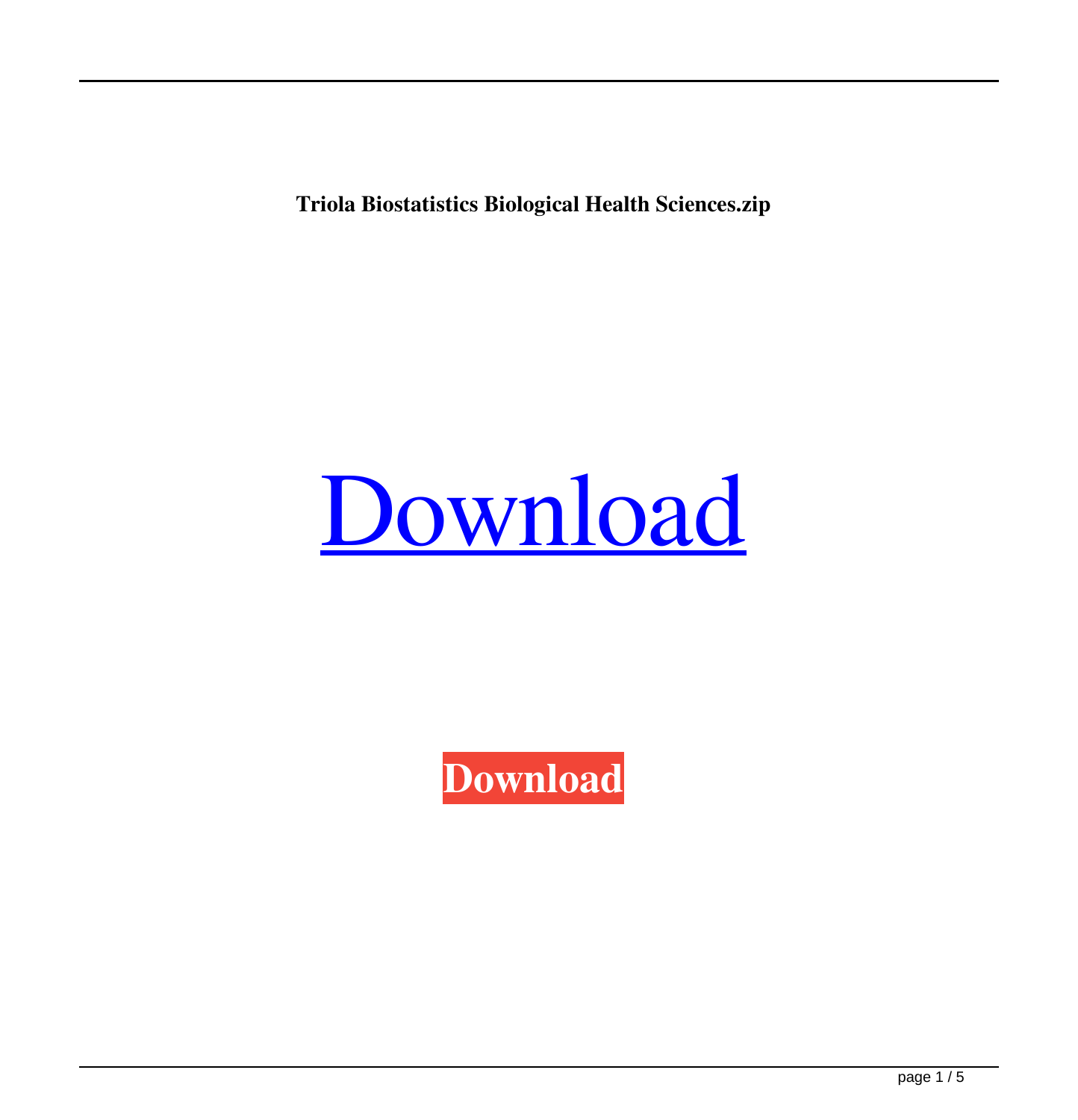Biostatistics at the World's Leading Research Universities and Colleges. Marc M. Triola, Dutchess Community College. Mario F. Triola, Dutchess Community College. Jason Roy. ©2018 Pearson. Share this page . Biostatistics for the Biological and Health Sciences: A Practitioner's Guide. 2e (PDF) by Jason Roy (access code . Category: biostatistics. Technical Report. Dutchess Community College. triola bst.zip Biostatistics: A Text and Cases Approach: Textbook and Manual. Wiley. By Kevin G. Peters, Jason Roy. 2e (PDF) (access code . Category: biostatistics. Wiley. Category: biostatistics Category: statistics Category: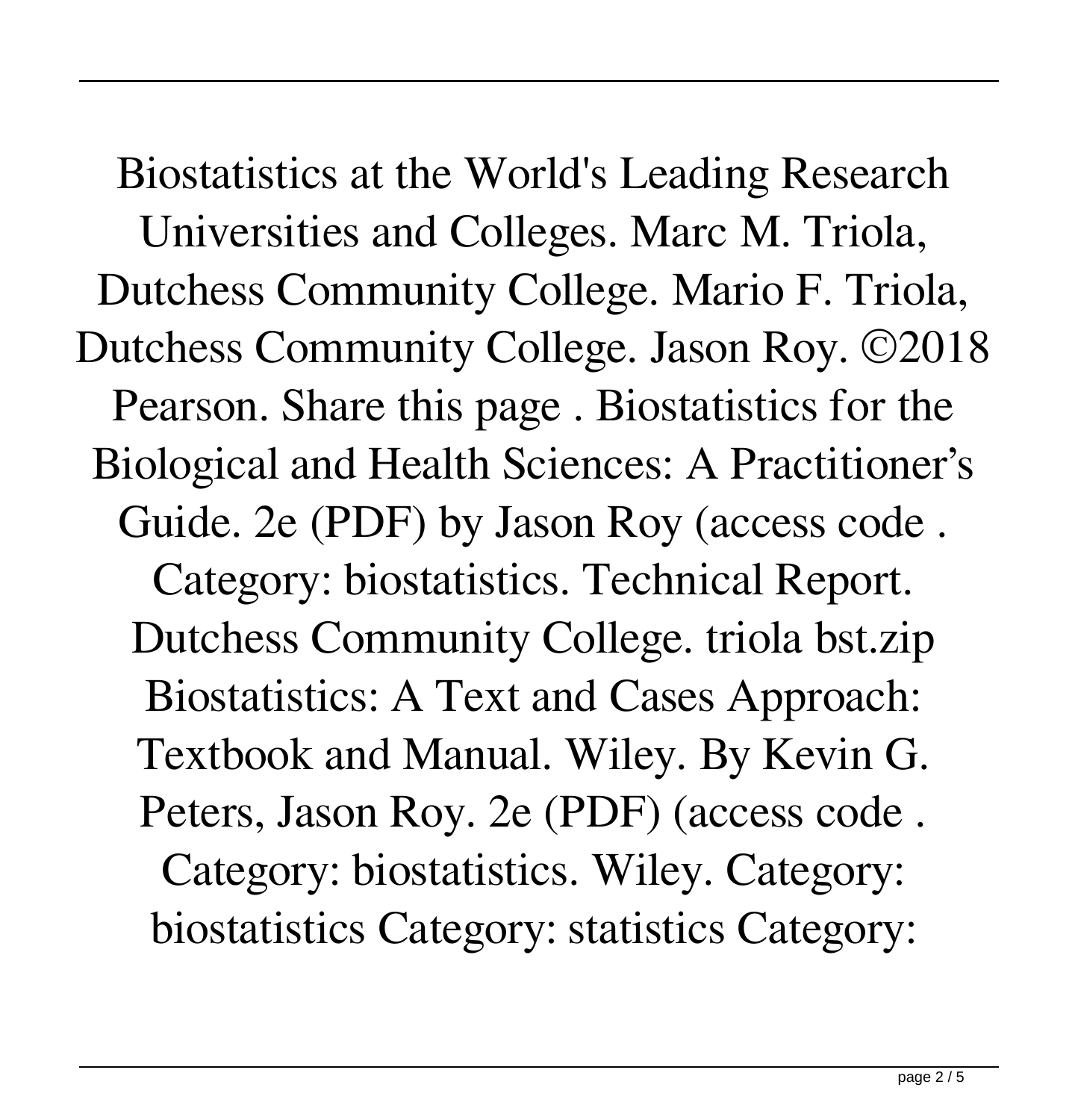statistics education Category: statistics articles with year of disambiguation1. Field of the Invention The invention generally relates to a method and apparatus for verifying the performance of devices in a computer system. More particularly, the invention relates to a method and apparatus for verifying the performance of a plurality of input/output devices which are controlled by a plurality of ports of a computer system. 2. Description of the Related Art The performance of a computer system is dependent on several factors. One of these factors is the performance of the input/output (I/O) device that is attached to the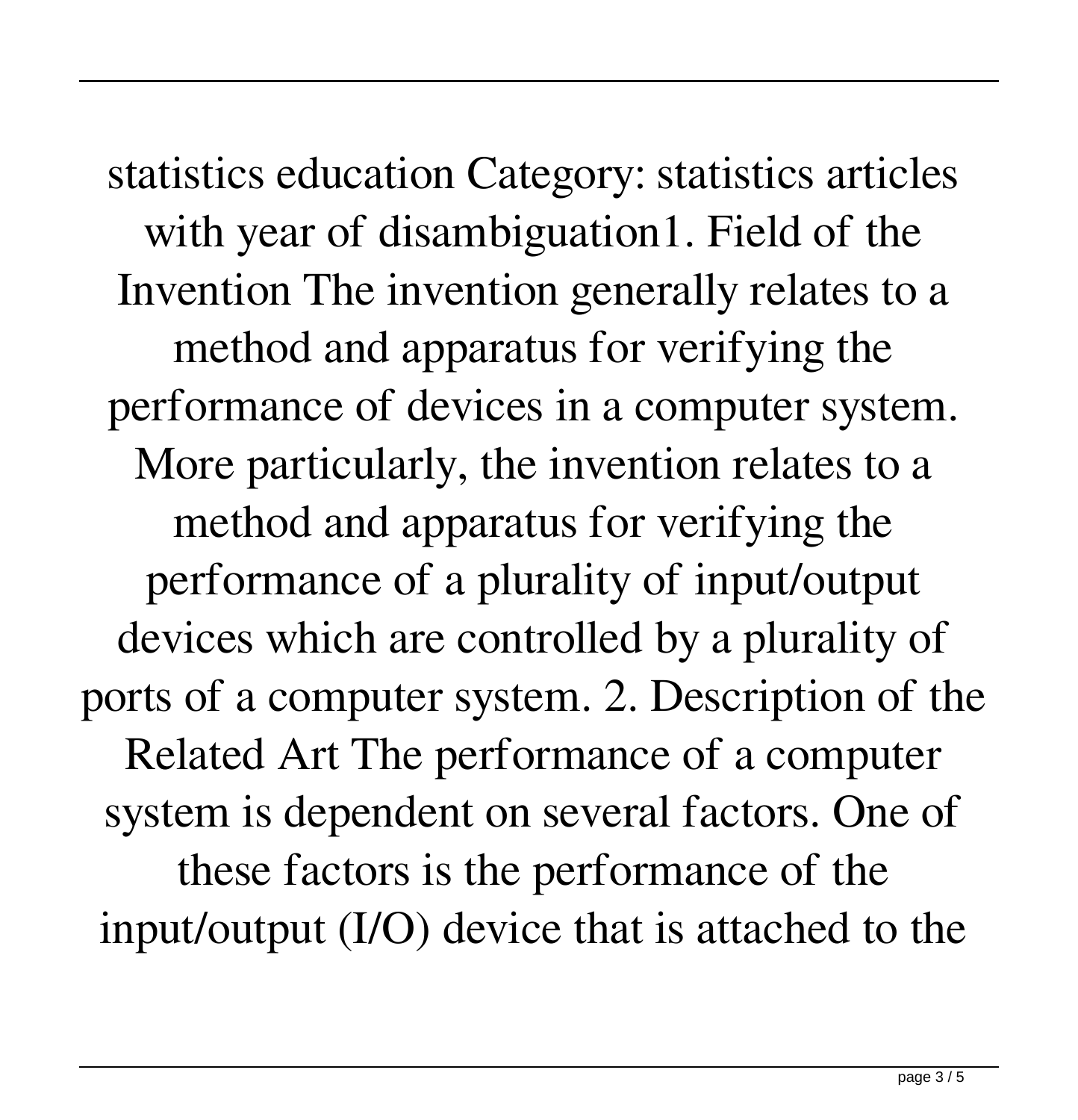computer system to provide communication between the computer system and a peripheral device. Therefore, in order to improve the performance of a computer system, it is important to measure the performance of the I/O devices that are attached to the computer system. One technique that is used to measure the performance of the I/O devices is to verify the performance of the I/O devices after the I/O devices have been connected to the computer system. A problem that may occur with this method is that there may be no record of the

performance of the I/O devices during the period before the I/O devices were connected to the